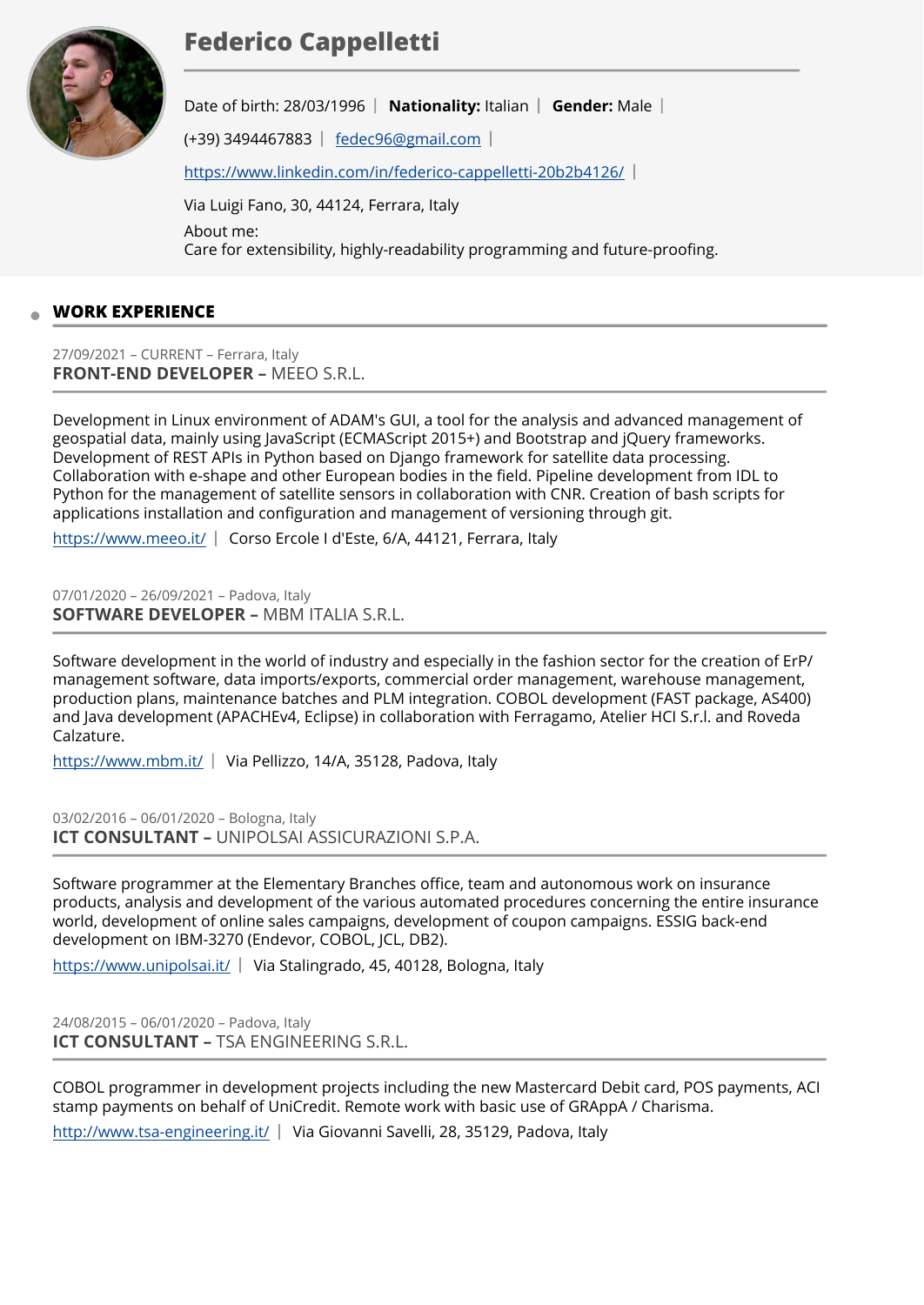## **EDUCATION AND TRAINING**

14/09/2010 – 30/06/2015 – Via Pontegradella, 25, Ferrara, Italy **IT DIPLOMA –** IIS N. Copernico - A. Carpeggiani

Basics of database design, Java, C and C++ programming. Development of personal projects on XAMPP stack with PHP back-end framework and HTML5 and CSS3 front-end framework, integration with MySQL database.

75/100 <http://www.iiscopernico.edu.it/>

06/2014 – 07/2014 – Via Giovanni Savelli, 28, Padova, Italy **INTERN –** TSA Engineering S.r.l.

Back-end development on XAMPP stack in PHP based on CodeIgniter framework and front-end development entirely made in Bootstrap. Web development fundamentals strengthened using MVC patterns over a 6 week period.

<http://www.tsa-engineering.it/>

#### **LANGUAGE SKILLS**

Mother tongue(s): **ITALIAN**

Other language(s):

|                | <b>UNDERSTANDING</b> |         | <b>SPEAKING</b>      |                       | <b>WRITING</b> |
|----------------|----------------------|---------|----------------------|-----------------------|----------------|
|                | Listening            | Reading | Spoken<br>production | Spoken<br>interaction |                |
| <b>ENGLISH</b> |                      |         |                      | C1                    |                |

*Levels: A1 and A2: Basic user; B1 and B2: Independent user; C1 and C2: Proficient user*

#### **DIGITAL SKILLS**

Basics of React.js  $\vert$  Basics of Vue.js  $\vert$  Basics of Django REST Framework

#### **DRIVING LICENCE**

**Driving Licence:** B

## **COMMUNICATION AND INTERPERSONAL SKILLS**

## **Personal approach**

Excellent communication skills both formal and informal, extroverted and pragmatic character that puts diplomacy first. Ability to adapt and integrate into groups of any kind and structure, ability to adapt quickly to a dynamic and flexible environment.